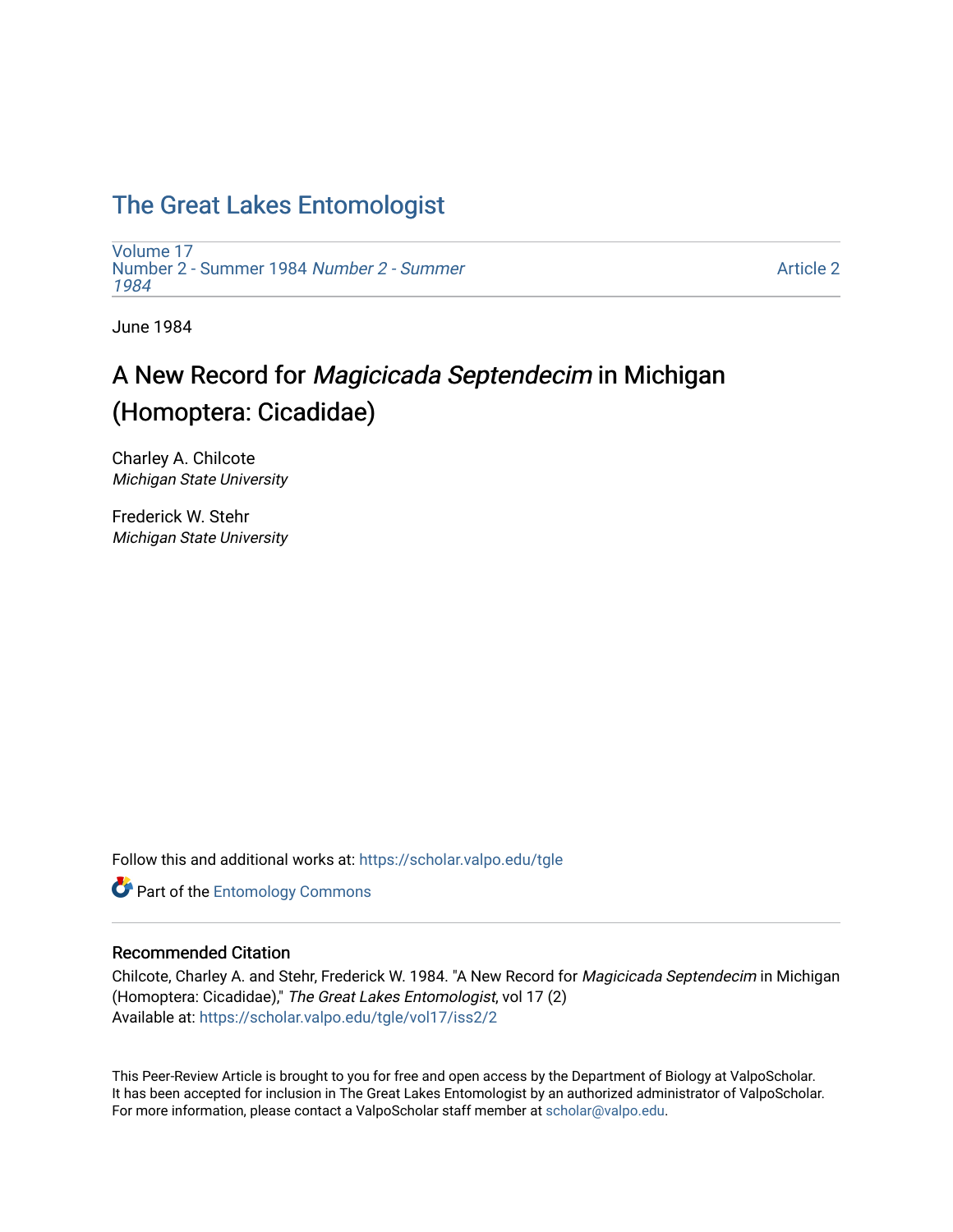#### **A NEW RECORD FOR MAGICICADA SEPTENDECIM IN MICHIGAN (HOMOPTERA: CICADIDAE)1**

Charley A. Chilcote and Frederick W. Stehr<sup>2</sup>

ABSTRACT

.-\dult 17-year cicadas, *Magicicada septendecim* were collected on the Michigan State Cniversity campus, East Lansing, Michigan in 1982. Their probable origin and chances for survival are discussed.

In May 1982, adult 17-year cicadas, *Magicicada septendecim* (L.), were collected on the Michigan State University campus at East Lansing, Ingham County, MI. They were emerging from the soil beneath flowering dogwoods, *Comus florida* (L.), near North Kedzie **Hall** and the Munn Ice Arena between 17 and 31 May. Only 33 individuals were observed in this time period. Munn lee Arena was built in 1974, so the dogwood was transplanted to that site in 1974 or later.

This is the ftrst record of Brood V in Michigan. *Magicicada septendecim* for Broods VI and tori X has previously been recorded from Wayne, Oakland, Genessee, Lenawee, LiYingsron. Washtenaw, Calhoun, and Kalamazoo counties (Moore 1966). The normal distribution of Brood V includes western Pennsylvania, eastern Ohio, and western West Virginia (Alexander and Moore 1962).

We believe these cicadas were probably brought to campus as nymphs in the balls of soil transported with the flowering dogwoods. An attempt to locate the point or date of origin was not successful. Records are not maintained by the University for individual trees after they are transplanted into the nursery and thereafter to campus plantings. However, these flowering dogwoods were more than likely initially imported as nursery stock from northwestern Pennsylvania or northeastern Ohio after the 1965 emergence there of *Magicicada septendecim* in Brood V, and the small nymphs presumably transported in the root balls survived to emerge on schedule but outside the normal range of Brood V. These are areas frequently serving as sources for nursery stock transplanted to the East Lansing campus; nursery stock from farther south in Pennsylvania, Ohio, or West Virginia would have been expected to yield surviving individuals of all three 17-year species of *Mag/cicada* rather than just *septendecim* which is known to occur by itself in Brood V roughly north of Knox County, Ohio; Ohio County, West Virginia; and Allegheny County, Pennsylvania (Moore, pers. comm.).

Ouring the emergence period singing was not heard. Only 33 adults were observed (II were collected). More may have emerged as only emergence holes were found at Munn Ice Arena. but. with the presence of chipmunks (known voracious predators of 17-year cicadas) searching around these holes by those two buildings and with the abundance of birds that are general predators on campus, it is unlikely that enough adults were present long enough for congregation, chorusing, mating, and egg-laying to occur. It is questionable whether a continuing population of *M. septendecim* (Brood V) has been established on the Michigan State University campus. However, those who may be present on the ~{SC campus in 1999 should certainly look for them.

<sup>&</sup>lt;sup>1</sup>Michigan Agricultural Experiment Station. Journal Article No. 11109.

<sup>:</sup>Depanment of Entomology, Michigan State University East Lansing, MI 48824.